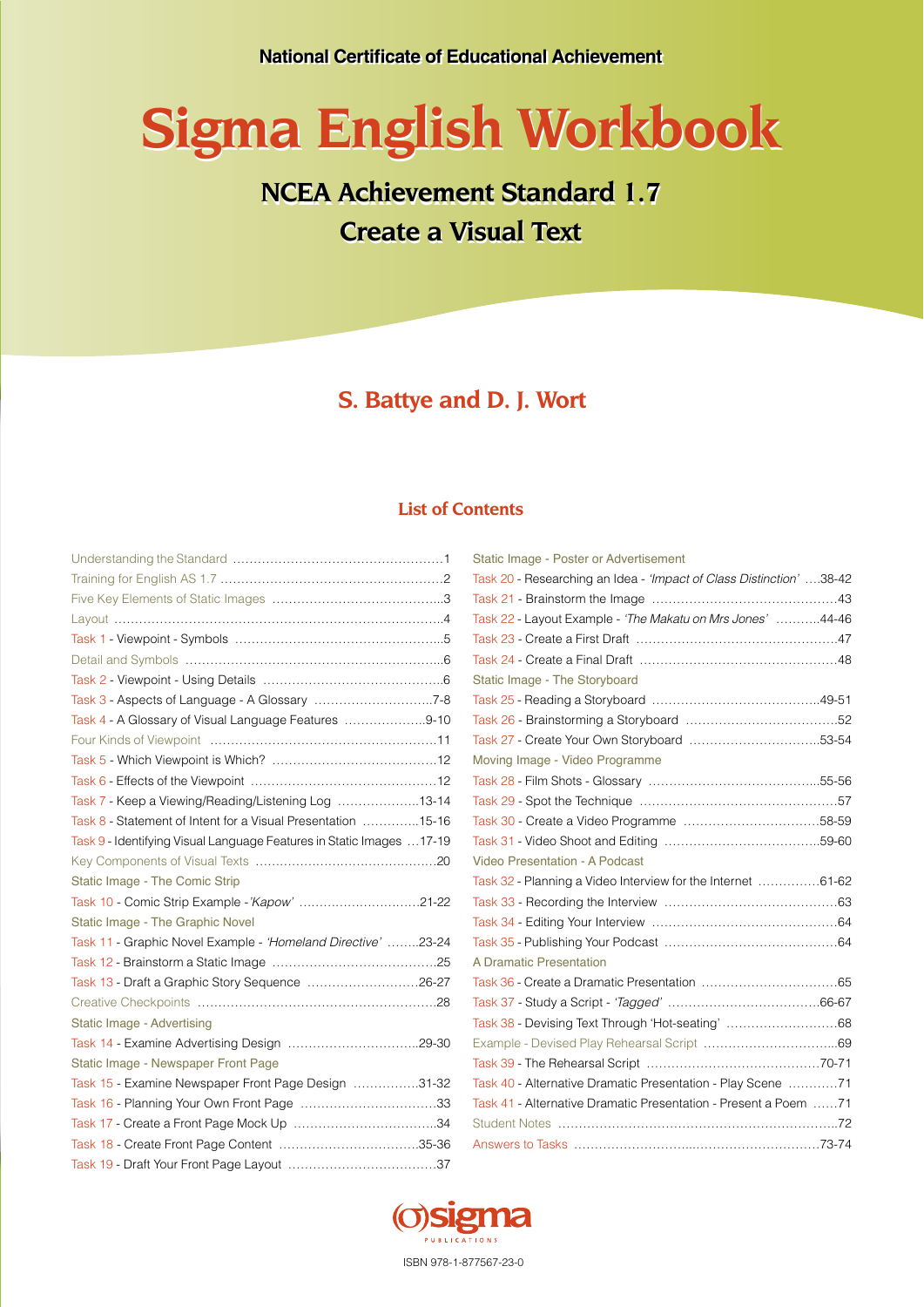# <span id="page-1-0"></span>Understanding the Standard

### Achievement Standard 1.7 - Create a Visual Text AS90855

### Title : Create a visual text.

| Assessment : Internal<br>$C$ redits: $3$                      |  | Domain: English Visual Language<br>Subfield: English                       |                                          | This Version Published: 17 December 2010                     |                                                                                                    |                             |
|---------------------------------------------------------------|--|----------------------------------------------------------------------------|------------------------------------------|--------------------------------------------------------------|----------------------------------------------------------------------------------------------------|-----------------------------|
| Achievement                                                   |  |                                                                            |                                          | Achievement with Merit                                       |                                                                                                    | Achievement with Excellence |
| Develop and structure ideas in a visual<br>text.              |  | in a visual text.                                                          | Develop and structure ideas convincingly | Develop and structure ideas effectively<br>in a visual text. |                                                                                                    |                             |
| Use language features appropriate to<br>purpose and audience. |  | Use language features appropriate to<br>purpose and audience with control. |                                          |                                                              | Use language features appropriate<br>to purpose and audience with control<br>to command attention. |                             |

To pass this Standard, *Create a visual text*, you will have developed and structured an original visual text. Your teacher may select one of the following options for you to work on and present in class; a static image (e.g. a poster), an advertisement, a newspaper front page or story board, a moving image such as a video programme or PowerPoint™ display, a digital essay, graphic story or illustrated text, a podcast or online text (website or web pages), a dramatic presentation such as a devised role play, performance of a poem, or scene from a play. Your teacher will advise you on; the appropriateness of your choice of medium (e.g. video, paper, web based), your chosen method of report delivery, checkpoints for consultations on your progress, and deadlines. It is important to gain teacher approval for all your visual text choices as they may involve shared technology, scheduled use of resources and group work.

### Skills Required for Success in this Achievement Standard

- ❏ Developing and structuring ideas in a visual text : involves creating an original text using your own and/or adapted material, featuring at least one central idea that is appropriate for this level and task.
- ❏ Using language features appropriate to the purpose and the audience : involves knowing what your *purpose* and message is, selecting techniques that relate to the *audience*, selecting some appropriate verbal and *visual language* techniques which support and develop your ideas and drafting or rehearsing and presenting your work with care.
- ❏ Developing and structuring ideas convincingly in a visual text and using language features appropriate to the purpose and the audience with control : involves reaching achievement, planning and reworking ideas appropriate to your intended *audience* and *purpose*, and using a range of appropriate *visual language* techniques as you draft, rehearse and present with confidence.
- ❏ Developing and structuring ideas effectively in a visual text and using language features appropriate to the purpose and the audience with control to command attention : involves reaching Achievement with Merit, planning your ideas, considering all presentation possibilities, considering unique ways of combining *visual language* techniques for maximum impact, showing evidence of making deliberate choices or crafting to create an effect on an audience and present the final product with a high level of quality and with confidence.

### Determining Your Grade - Levels of Thinking

The grades Achievement, Merit and Excellence represent different levels of thinking. Consider the following two visual project tasks.

| <b>Visual Project</b><br><b>Task Statement 1</b> | Develop and structure ideas in the creation of a visual text using language features appropriate to a particular purpose<br>and audience.                                                                                                                                                                                                                       |
|--------------------------------------------------|-----------------------------------------------------------------------------------------------------------------------------------------------------------------------------------------------------------------------------------------------------------------------------------------------------------------------------------------------------------------|
|                                                  | This statement requires only a simple level of thinking so the only grade available for a correct answer is Achievement.                                                                                                                                                                                                                                        |
|                                                  | The key words are 'Develop and structure ideas in a visual text'                                                                                                                                                                                                                                                                                                |
| <b>Visual Project</b><br><b>Task Statement 2</b> | Develop and structure ideas effectively in the creation of a visual text using language features appropriate to a particular<br>purpose and audience, with control in order to command attention.                                                                                                                                                               |
|                                                  | The outcome to this visual project task can be met in a visual presentation by showing a simple or deep understanding.<br>For visual project tasks like this the full range of grades (Achievement, Merit and Excellence) are available and your<br>awarded grade will depend on the level of understanding you display in your visual presentation or product. |
|                                                  | The key words are 'Develop and structure ideas effectively in the creation of a visual text.'                                                                                                                                                                                                                                                                   |

### Achievement Level Thinking

First you need to show that you understand the meaning of the term; develop ideas. Then you need that you show that you understand the importance of paying attention to details such as examples and evidence, that you can structure, order and organise your work logically as you choose and include appropriate, suitable *visual language features* in your presentation. Finally you need to show that you can identify the *purpose* or reason for the presentation or product and show how you can best communicate with your selected *audience*. You demonstrate that you are reading 'on the lines' in your interpretation of the task.

### Merit Level Thinking

As well as doing all of the tasks identified for Achievement Level Thinking (above) you will need to demonstrate that the way your *visual text* has been constructed is convincing, i.e. believable, real, has impact and that the ideas link through the use of particular chosen language, structure or thought. You will also need to demonstrate control by carefully selecting *visual language features* and use presentation techniques that clearly communicate your purpose to an *audience*. In terms of your thinking you are reading 'between the lines' in your interpretation of the task.

### Understanding the Standard continues on next page

*NCEA English Workbook AS 1.7 - Create a Visual Text* © Sigma Publications Ltd 2017 ISBN 978-1-877567-23-0 [PDF Workbook V 1.3 : Only for use in NZ schools under a signed user license]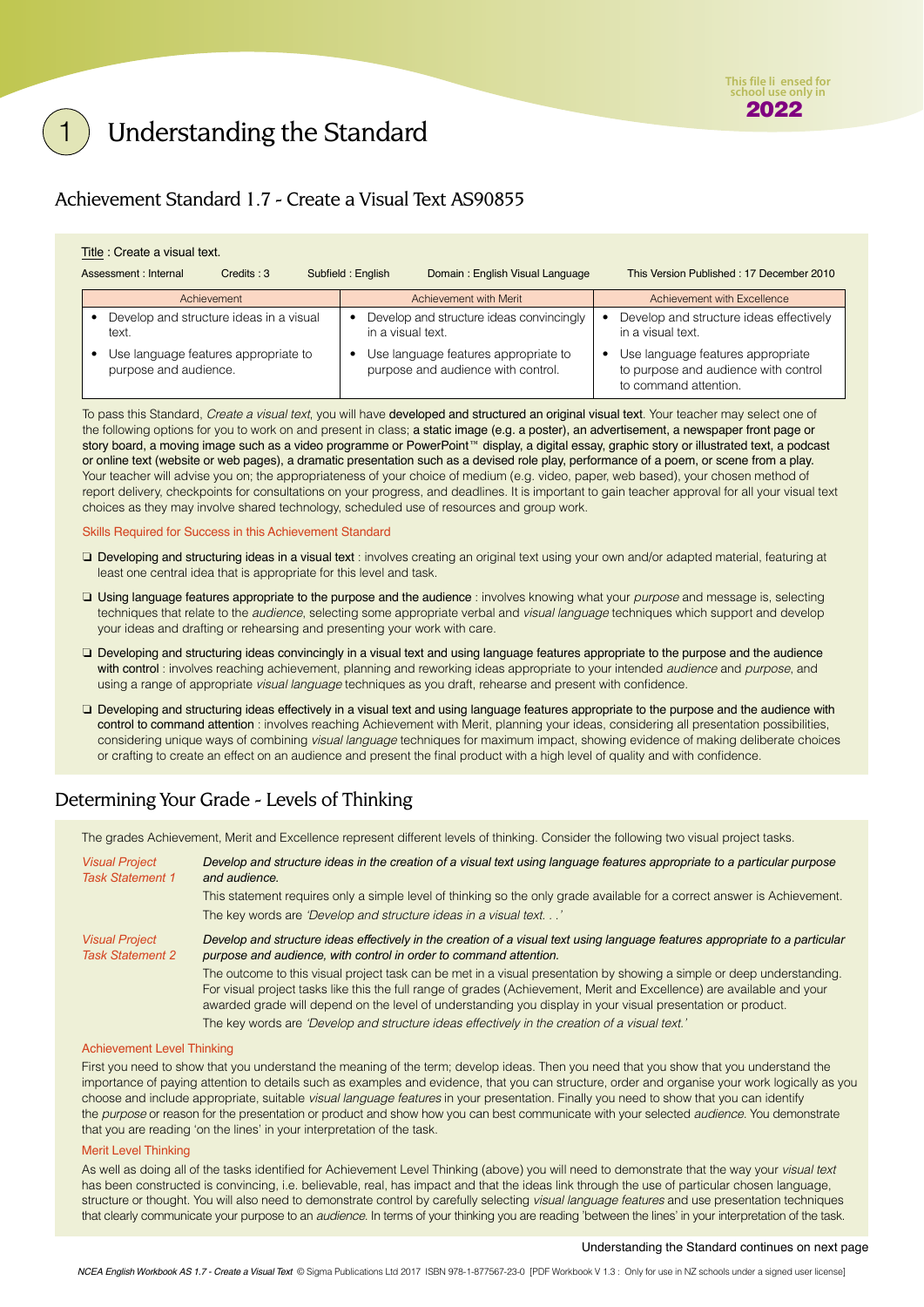### • a digital essay, graphic story or illustrated text **•** a podcast or online text (*web pages*) or other multimedia

### In the course of creating your visual text you need to :

- Choose a main idea or theme you want to focus on and brainstorm different ways to present or express this idea.
- Develop a Statement of Intent in which you describe the purpose, audience, message and visual techniques (language features) you want to use in your presentation or product.
- Plan and develop your ideas by drawing quick sketches showing the layout and overall look.
- Select visual features from a range of aspects such as colour, size and shapes.
- Choose your verbal features carefully they must go with the visual aspect of the image and help to reinforce the main idea.
- Review your use of production features.

### Develop Reading and Viewing Experience

The key to achieving this standard is to read, view and watch a wide variety of New Zealand and world literature texts as you choose your focus for creating your visual presentation. You need to feel comfortable reading visual texts from all sections of the library, but especially in film and television programmes including short films, digital media including websites and podcasts, print advertising, and posters and drama (plays) sections. In addition, you could read a local suburban newspaper or one of the major daily newspapers paying attention to the layout of eye catching advertisements. Read magazines such the free online student

newspaper *Tearaway*, as well as other teen magazines such as *Crème*, and those of

interest to other audiences such as *Mana*, and *North and South* which will assist you greatly in expanding your knowledge of visual language features. Your school librarian or teacher can advise you about the appropriateness of texts for this standard. In terms of viewing examples of short films you can view examples of New Zealand films on the *NZ On Screen* website : www.nzonscreen.com/.

### Excellence Level Thinking

As well as doing all of the tasks identified for Achievement and Merit Levels of Thinking (above) you will need to show that you can create an effective visual presentation or product which is clever, interesting and which offers a new way of examining a topic that will challenge an *audience* with its unique structure, and provide thought provoking messages that combine the most important elements and presentation techniques. Your presentation will be confident, creative, and effective throughout with every chosen visual technique enhancing your message with clarity and detail. You demonstrate that you have been reading 'beyond the lines' in your interpretation of the task.

### Think PAMT : Purpose, Audience, Message and Techniques.

As you begin to develop a visual presentation or product you need to develop an ordered structure.

The Purpose for writing or creating a visual text can be :

To entertain; To inform; To express feelings; To persuade; To affect the reader's feelings; To pass on a message; To make contact; To explore an idea;

The Type of Audience for your presentation or product can be :

Children, Teenagers, Adult, Men, Women, Sports people, or people with an interest in a specific to a genre (type) of visual text.

The Message contained in your presentation or product can be :

Class distinction determines our treatment of others, The concept of beauty is created by big business, Animal cruelty must be exposed. (These are examples only, the topic is your choice.)

The Techniques can include : the use of imagery (e.g. metaphor), the use of visual language, (e.g. colour, layout, fonts), or the use of film techniques (e.g. close up camera work).

### Training for English AS 1.7

AS 1.7 is a standard that you can work on throughout the year both in and out of class. It definitely relates closely to a number of other standards such as AS.1.2 Studied Visual or Oral Texts.

In the process of creating your visual text you first need to decide on the purpose of your presentation or product (e.g. to clearly convey a message) and determine the best visual medium through which to present this idea (e.g. poster, dramatic performance, video programme, podcast). Once you select a medium you will be able to find relevant language features to integrate into your presentation or product and as a result create an effective impact on your audience.

In the process of defining the exact purpose of your visual presentation or product you need to choose, with the help of your teacher, which type of visual text you are aiming to create, for example :

- a static image such as *poster*, *newspaper front page*, or *storyboard* a moving image such as *video* or *PowerPoint*<sup>16</sup>,
- a dramatic presentation such as *a role play, performance of a poem*, or *a scene from a play*.

- 
- 
- 
- 
- 





<span id="page-2-0"></span>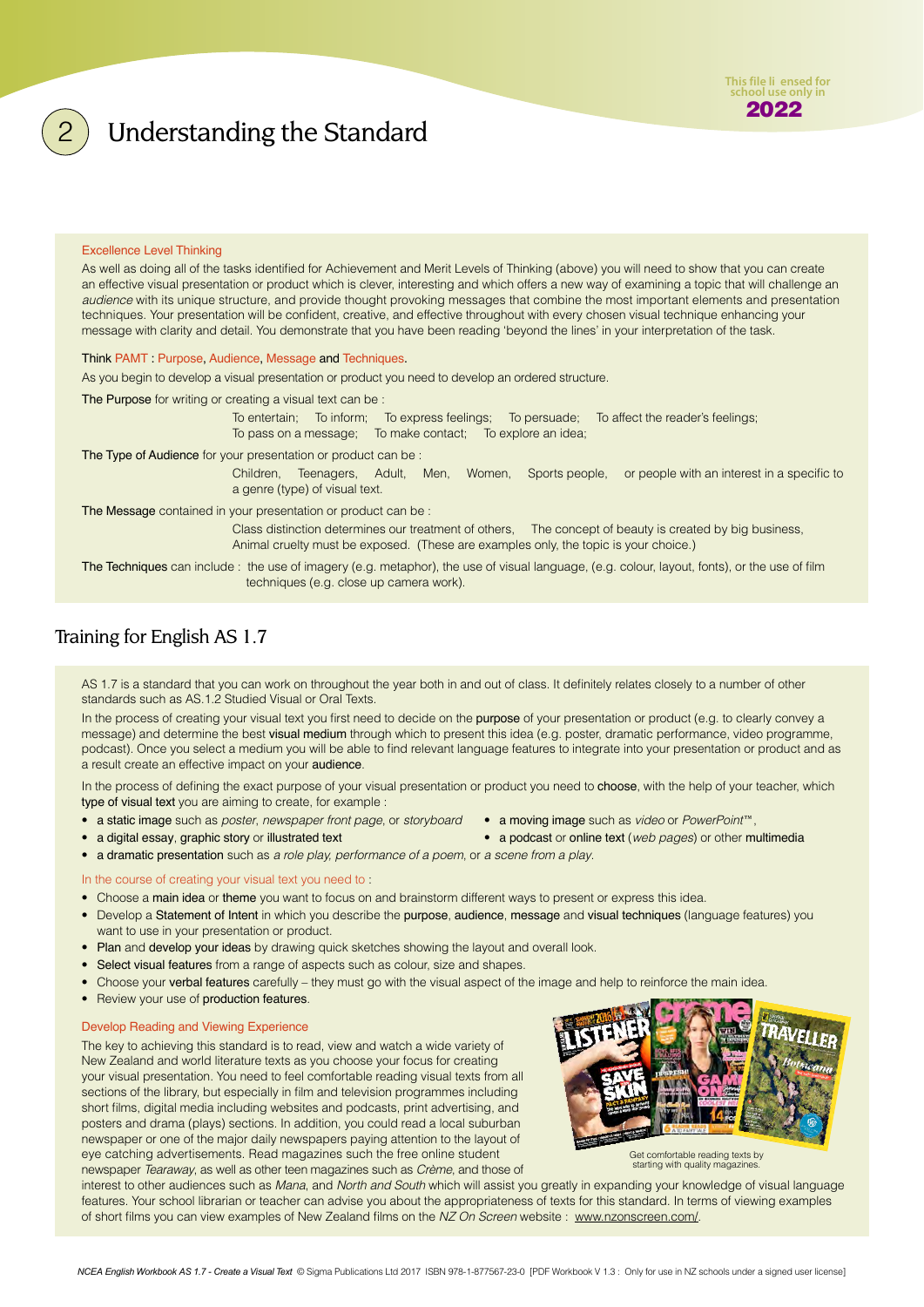<span id="page-3-0"></span>

### Detail and Symbols

You need to know about Detail and Symbols. The shorter the text, the more small things count. It is literally true that a poet can spend hours choosing single word for a poem. Similarly a graphic artist will choose details when focusing on each frame in a graphic novel. A few details can give a lot of information that will be important for understanding a story or a poem. These details in turn can become part of a visual image of that story or poem. Patricia Grace is a major New Zealand novelist, short story writer and children's writer, of Ngati Toa, Ngati Raukawa and Te Ati Awa descent; she is also affiliated to Ngati Porou by marriage.

Consider Patricia Grace's skilful use of detail in the first lines of the story *Butterflies* :

*The grandmother plaited her granddaughter's hair and then she said, "Get your lunch. Put it in your bag. Get your apple. You come straight back after school, straight home here. Listen to the teacher," she said. "Do what she say."* 

These few details give us a lot of information that will be important for understanding the story. The way the grandmother plaits the granddaughter's hair shows that she wants the granddaughter to be seen as tidy in her appearance and that she cares for her. Perhaps she is the main caregiver rather than her mother.

The simple repetitive instructions tell us that the girl must be very young. The apple in the lunch and the instruction to *"…come straight back after school"* also show the love that the grandmother has for the girl. In telling the granddaughter to *"Listen to the teacher"* and *"Do what she say"* the grandmother reveals her feelings about the importance of education for her granddaughter. The fact that the grandmother's own speech is ungrammatical makes the short passage poignant as we realise that she must have been deprived of a 'good education' herself.

As you develop your own visual presentation or product consider using details and symbolic images or language to enhance you presentation of ideas.

### Task 2 Viewpoints - Using Details

1 Use the space below to make statements about the conflicted view of butterflies as described in the story, *Butterflies*. The young girl sees the (white) butterflies as pests to be killed because they destroy her grandparents' crop of cabbages. The teacher, however, has other ideas about butterflies and sees them as beautiful, harmless creatures in need of protection. Represent these two viewpoints and the situation the girl finds herself in.





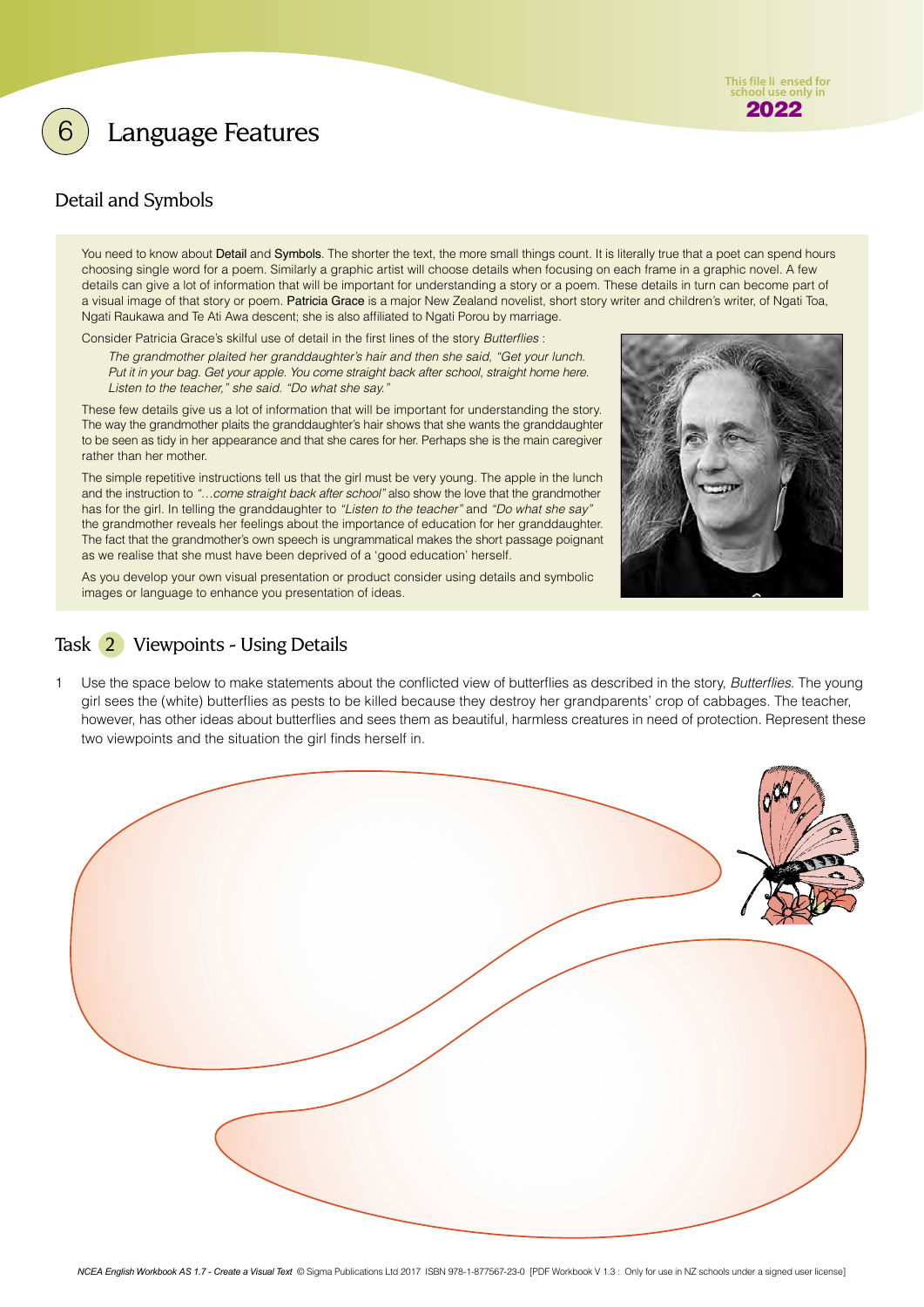

# <span id="page-4-0"></span>Key Components of Visual Texts

### Visualisation



### Plot, Structure and Character

There are five major components of visual texts that you need to be able to use in creating a visual production or product for AS 1.7 1. Plot : The story line in short stories, novels, films, graphic novels and plays. The events that happen. 2. Theme : The key idea(s) the writer promotes. e.g. In *'To Kill a Mockingbird'* - the idea that *racial prejudice is bad*. 3. Characters : Major and minor, heroes and anti-heroes or individuals as they are referred to in non-fiction texts. 4. Setting : The place where the action takes place, the time (date, time of day, season, historical background) and the social context of the action, including such things as race, social status, wealth and gender. 5. Aspects of Language : Ways of using language that make the text interesting and memorable e.g. *alliteration.*

### Flat or Round Characters

We call the characters in a film, short story, novel, play or biography flat or round, depending on how much we come to know about them through the writing. If we only learn three or four facts about a person, they're flat. A writer will purposely supply much more information about a round character than a flat character. A playwright will often suggest aspects of a person's character and leave the actor to tease out more details in the course of acting the part using their own ideas.

Some writers deliberately use flat characters for effect e.g. in Action films. We don't learn much about the central character who can be a 'mystery' man or woman. Generally speaking a reading / viewing / listening audience loves to find out *why* and *how* people behave the way they do.

Major Characters are most often well rounded characters. It is their actions, reactions, problems and conflicts that intrigue us and make us want to find out more. They are usually stronger, better or wiser by the end of the text than they were at the beginning. When this doesn't happen for example in the Shakespearean tragedies such as *Romeo and Juliet*, when the hero dies, there is often a moment when the central character sees what a big mistake they have made and we see it too.

Minor Characters are either only briefly present in the text or are there to support a major character by creating scenes where we can see the major character in action. These characters can be Mouthpiece Characters whose job it is to inform us about the major character's behaviour. They can be old and wise, an outsider or someone who has a special gift. A minor character can often appear to be 'flat' but they will be contrasted or compared with the major character and seen in conflict or through their relationships with that person. For example in *Romeo and Juliet* the minor characters of *Benvolio* and *Mercutio* contrast strongly with *Romeo* but we see aspects of them both in *Romeo's* character. *Romeo* is 'developed' as a character through his relationship with minor characters *Friar Lawrence* and *Tybalt*. They are still an important part of the story telling.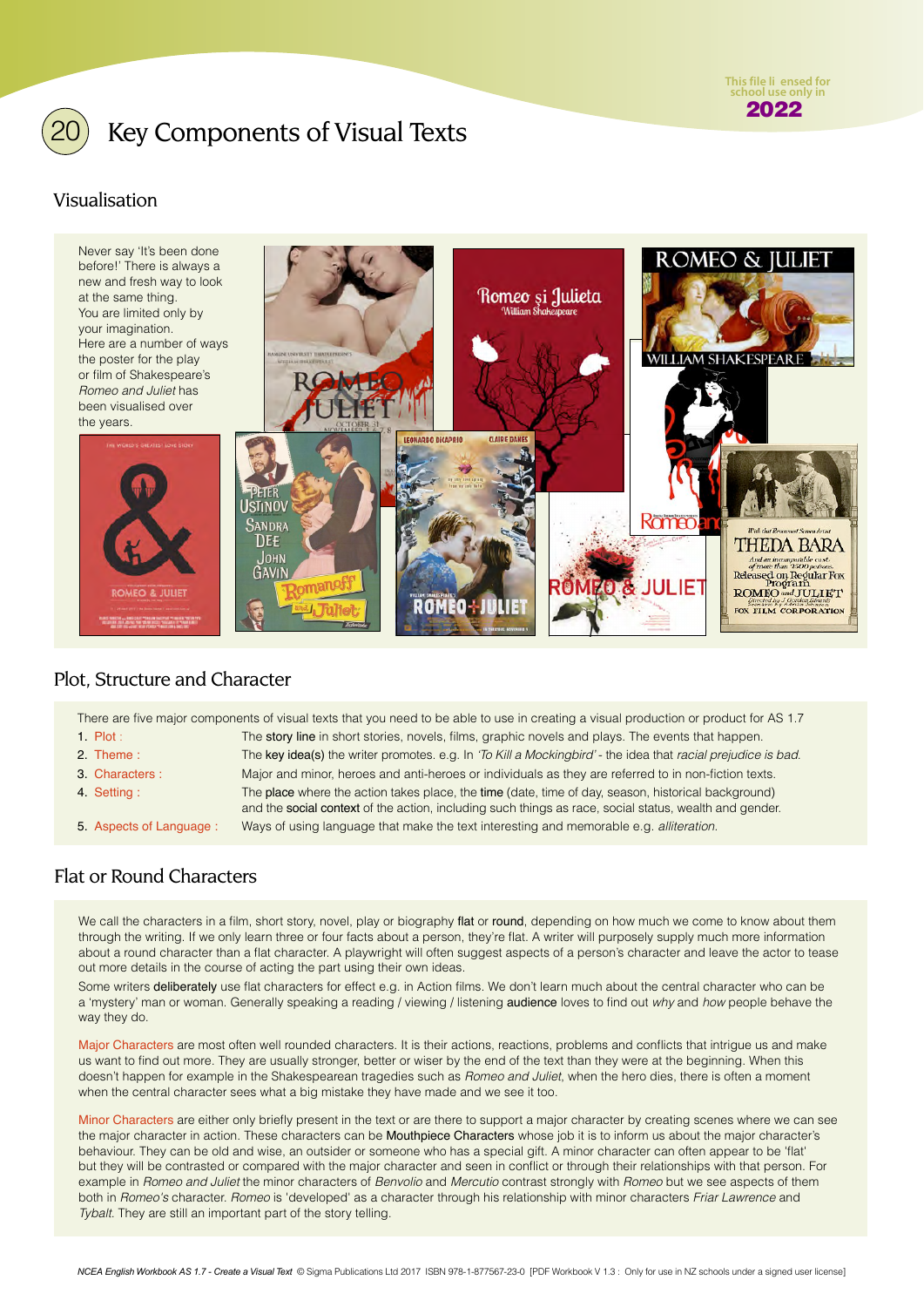# <span id="page-5-0"></span>Static Image - A Graphic Story

### Task 12 Brainstorm a Static Image

1 Use this template to begin planning a static image. As you brainstorm the elements that will make up your image, refer to the Five Key Elements of Static Images on page 3 to remind yourself of the particular elements.

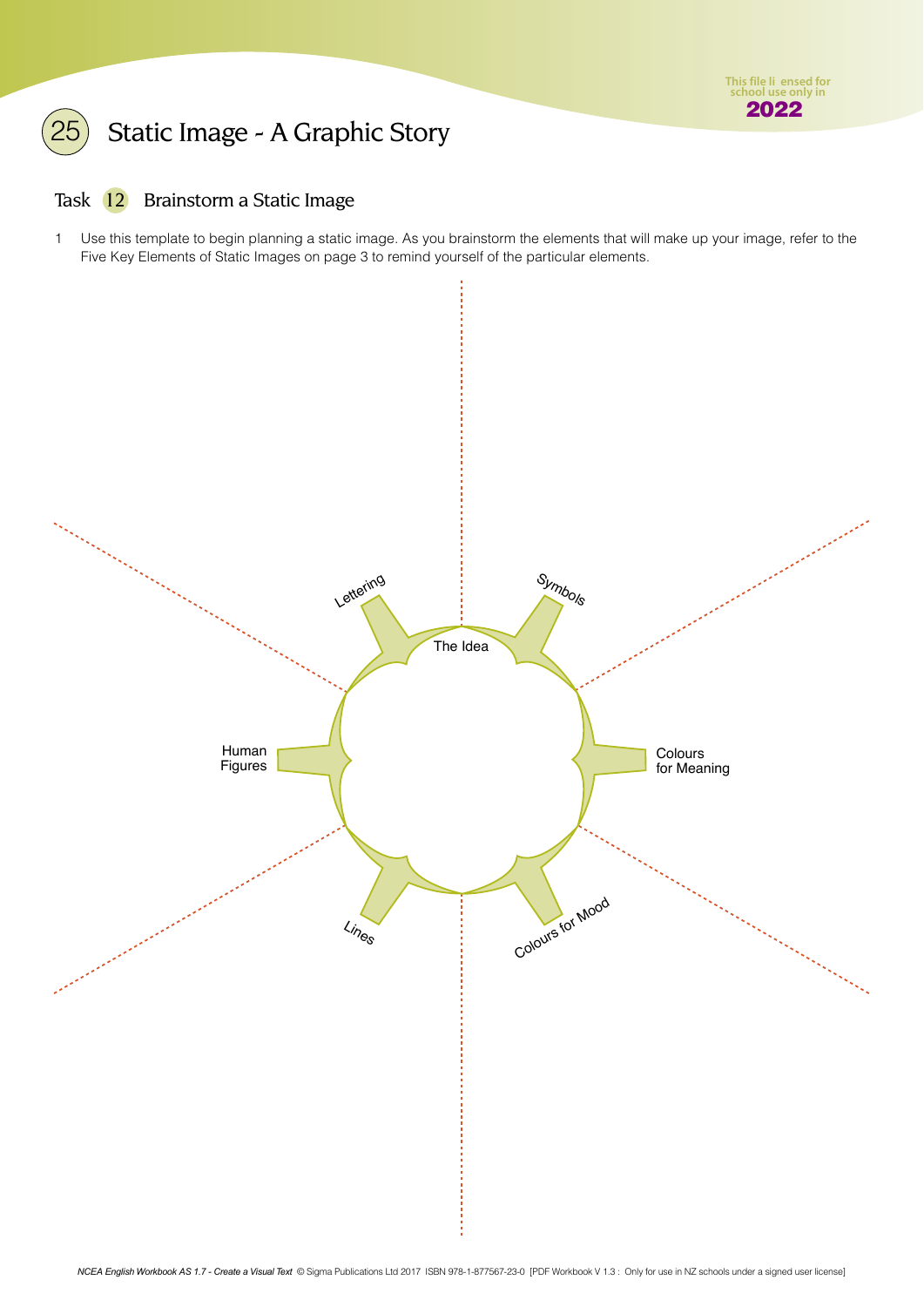

# 67 A Dramatic Presentation

Task 37 Study a Script - continued

| SPIKE: | Mighta been.                                                                                           |
|--------|--------------------------------------------------------------------------------------------------------|
|        | MS GIBBONS: "A blow for freedom of speech," you said.                                                  |
| SPIKE: | You can't pin this on me. Where's the evidence?                                                        |
|        | MS GIBBONS: Where you left it in fluorescent pink half an hour ago on the Principal's car.             |
| SPIKE: | Not me.                                                                                                |
|        | MS GIBBONS : "Creepy Crispin Eats Cockroaches." How is that "a blow for freedom of speech," pray tell? |
| SPIKE: | The people gotta know the truth.                                                                       |
|        | MS GIBBONS : What's that got to do with cockroaches, Spike?                                            |
| SPIKE: | Work it out for yourself, Ms Gibbons.                                                                  |
|        | MS GIBBONS : Your aim would be what? To go where no tagger's gone before?                              |
| SPIKE: | My aim is to get out of this hole as fast as possible. Can I go now?                                   |

Battye, S. (2005). *Tagged. Auckland, New Zealand : in New Audition Scenes and Monologues from Contemporary Playwrights edited by Roger Ellis.* 

- 2 Complete these questions on the text :
- a) What is the plot of *'Tagged'* mainly about?
- b) The purpose of *'Tagged'* is most likely what? E.g to educate, to entertain, to provoke a reaction.
- c) The intended audience for *'Tagged'* is most likely (children, teenagers, adults choose one) :
- d) Key characteristics of Ms Gibbons are (age, attitude towards her job) :
- e) Key characteristics of Spike are (age, interests, attitude, gender) :
- f) Another character mentioned in the script is (name, job, attitude) :
- g) The scene is set in the past / present / future (choose one) and in one location or setting which is :